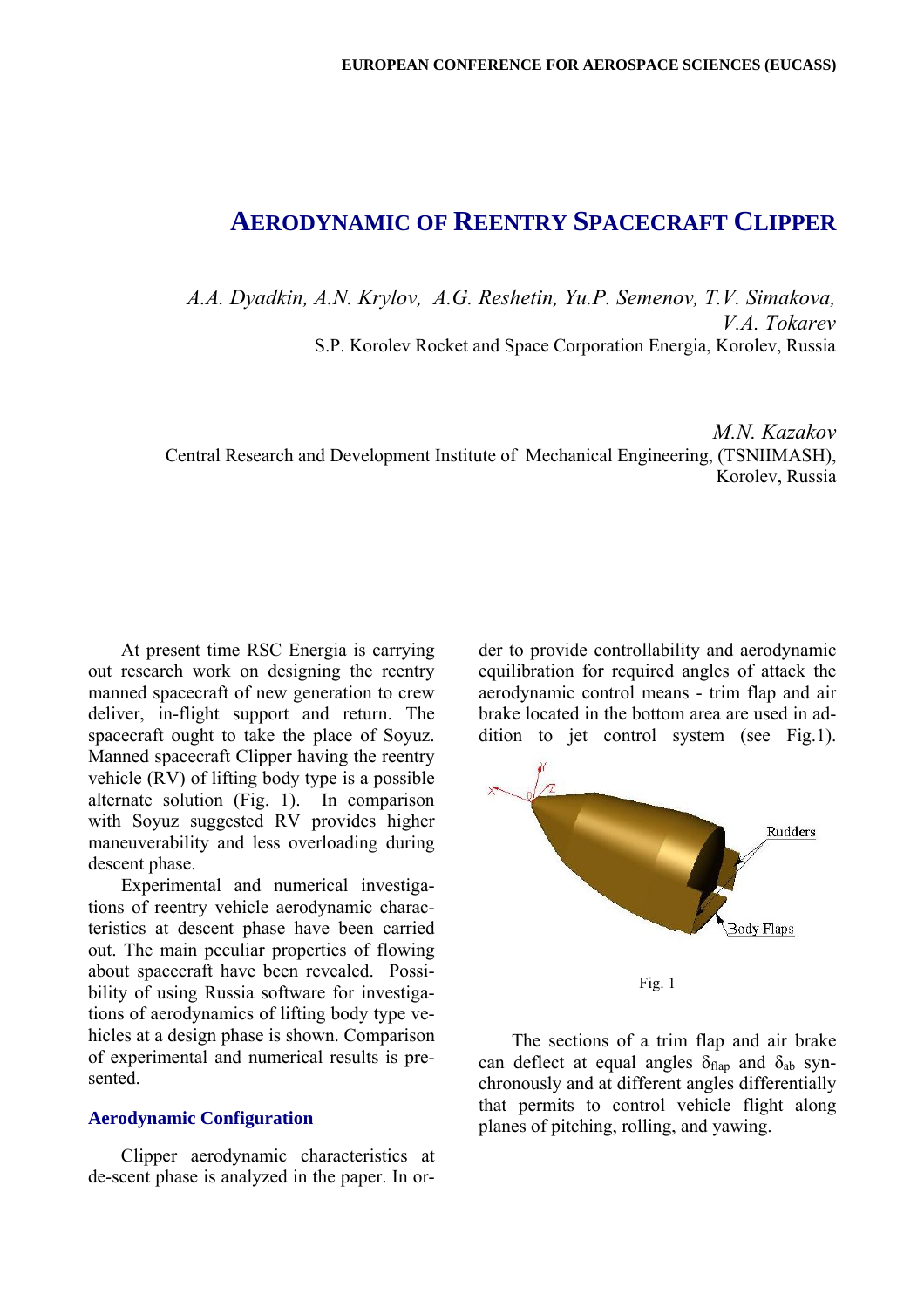During development works on choosing the spacecraft shape the following configurations of base aerodynamic assembling have been researched:

- − change of square of sections of trim flap and air brake  $(\sim 2 \text{ times})$ ;
- − change of form of RV leeward generating line – broken and curvilinear;
- − change of lengthening of vehicle by means of its affine transformation  $(K<sub>1</sub>~1.3)$ ;
- − change of radius of spherical bottom  $(-1.3 \text{ times})$ ;
- − change of angle of bottom inclination;
- − mounting blowing gas device into a bottom area from RV side surface in order to decrease longitudinal bottom force;
- modification of air brake flap form and etc.

## **Research Procedures for Aerodynamic Characteristic**

During last years numerical methods for researching aerodynamic characteristics of aircrafts of different types have found a wide application in necessary range of Mach numbers, angles of attack and flight altitude. Testing of FlowVision [1], AeroShape-3D [2] programs and other software elaborated in Russia has confirmed their availability in design investigations of aerodynamic form of analyzed vehicle and preliminary determination of its aerodynamic characteristics. It was shown that using numerical methods could be successful only in cooperation with experimental and numerical researches.

Some results of conducted testing are presented in Figs. 2-3 and in the Table 1. Results of numerical investigations are compared with experimental data obtained during testing of the model scale  $\sim$  1:43 at TSAGI T-114 and TSNIIMASH У-3, У-4, У-6 wind tunnels. On the base of the tests the optimal sizes of effecoptimal sizes of effective areas and grids for different flow regimes for calculations at production personal computer are selected.



Analysis shows that combination of experimental and calculated investigations permits to reduce volume and costs of planned experimental investigations without risk of lose reliability of obtained results. The less volume of tests can be reached owing to decreasing of variance of tested models and volume of methodical works.

### **RV Aerodynamic Characteristics**

Aerodynamic characteristics of RV at super- and hypersonic velocities  $(M_{\infty} > 4...15)$ are obtained by calculations [2], [3], at sub- and supersonic velocities  $(M_{\infty} \leq 0.6...6.0)$  – on the base of test results of 1:43 scale model and calculations using software [1], [2].

Coefficients of longitudinal  $(C_x)$ , normal  $(C_v)$  forces and rolling  $(m_x)$ , yawing  $(m_v)$  and pitching  $(m_z)$  moments are determined in body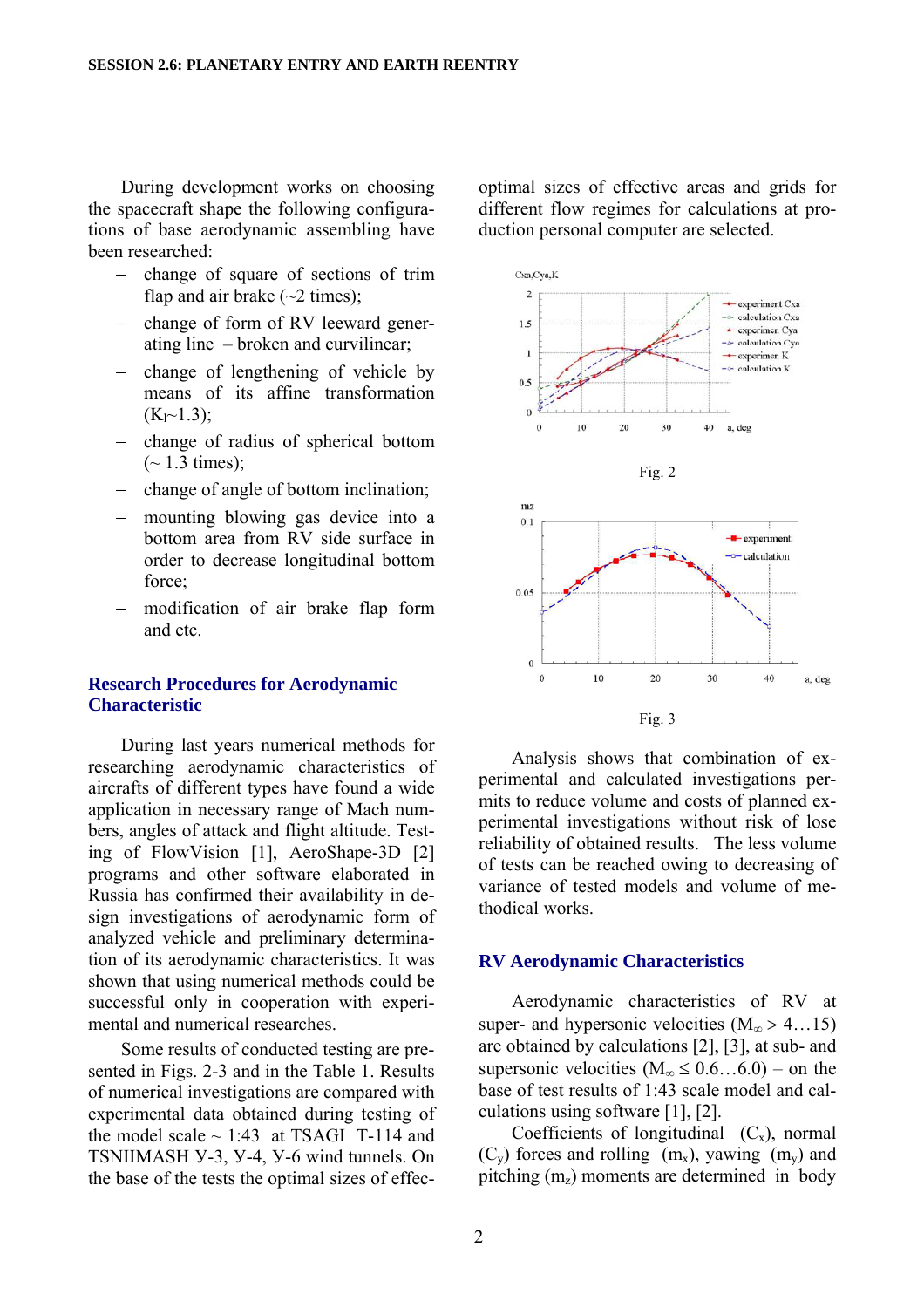## Table 1.

# *Comparison of calculated and experimental values of reentry vehicle aerodynamic coefficients at*  $M = 0.92$

| Charac-        | $\delta_{\rm fl}$ | Calculation  |                       | Test         |                       |  |
|----------------|-------------------|--------------|-----------------------|--------------|-----------------------|--|
| teristics      |                   | $\alpha = 0$ | $\alpha = 10^{\circ}$ | $\alpha = 0$ | $\alpha = 10^{\circ}$ |  |
|                | $\theta$          | 0.450        | 0.510                 | 0.430        | 0.470                 |  |
| Cx             | $10^{\circ}$      | 0.520        | 0.620                 | 0.500        | 0.520                 |  |
| Cy             | 0                 | $-0.025$     | 0.625                 | 0.020        | 0.066                 |  |
|                | $10^{\circ}$      | 0.130        | 0.890                 | 0.160        | 0.830                 |  |
|                | $\theta$          | 0.004        | 0.020                 | $-0.004$     | 0.003                 |  |
| m <sub>z</sub> | $10^{\circ}$      | $-0.055$     | $-0.051$              | $-0.068$     | $-0.068$              |  |

system of coordinates Oxyz; drag coefficient  $(C_{xa})$ , lifting force  $(C_{va})$  and fineness  $(K)$  – in wind body system of coordinates  $O_aX_aY_a$   $Z_a$ with beginning in the mass center.

Conducted investigations of RV base configuration show the following:

- − at hypersonic flight part at given centering the spacecraft is statically stable in all range of Mach numbers from 4.0 to 15.0 and keeps its auto balance at angles of attack  $\alpha_b = 45^\circ ... 47^\circ$  at nondeviated operating control (see Fig. 3); fineness at balancing angle of attack is  $K_b \approx 0.6$ ; maximum fineness at this part of flight reaches  $\sim$  1,1 and realized at angle of attack  $\sim 20^\circ$ ;
- − with decreasing flight velocity the RV keeps static stability on pitching up to Mach number  $\sim$  1.0; under this condition balancing angle decreases from  $\alpha_b \approx 45^\circ$  at M = 4.0 to  $\alpha_b \approx 27^\circ$  at M = 1.0 with simultaneous increasing of fineness up to  $\sim$  1.2 at balancing angle of attack; at Mach number  $\leq 0.9$  (regime of landing parachute startup) the vehicle becomes statically unstable;
- enlargement of balancing flap in comparison with base configuration from

 $\sim$  0.6 m up  $\sim$  1.0 m permits the vehicle to be static stable up to Mach number  $\sim$ 0.6 and provides fineness and balancing angles of attack the same as presented in Fig. 4.;

- − in roll channel RV is statically stable or neutral at given positioning really through all flight range of Mach numbers from 15 to 0.9 and unstable in yawing channel; opening of air brake decreases degree of static instability in yawing;
- aerodynamic control elements (trim flap and air brake) are sufficiently effective through all range of Mach numbers; deflection of trim flap in a positive angle can provide vehicle balancing at angles of attack corresponding to maximum fineness (Fig. 5).

## **Peculiarities of Spacecraft Aerodynamics**

Numerical and experimental investigations reveal some peculiarities of flow around RV and aerodynamic characteristics as follows:

- − considerable effect of RV bottom part on force and moment characteristics;
- sizeable deflection of air brake sections effect on RV pitching moment;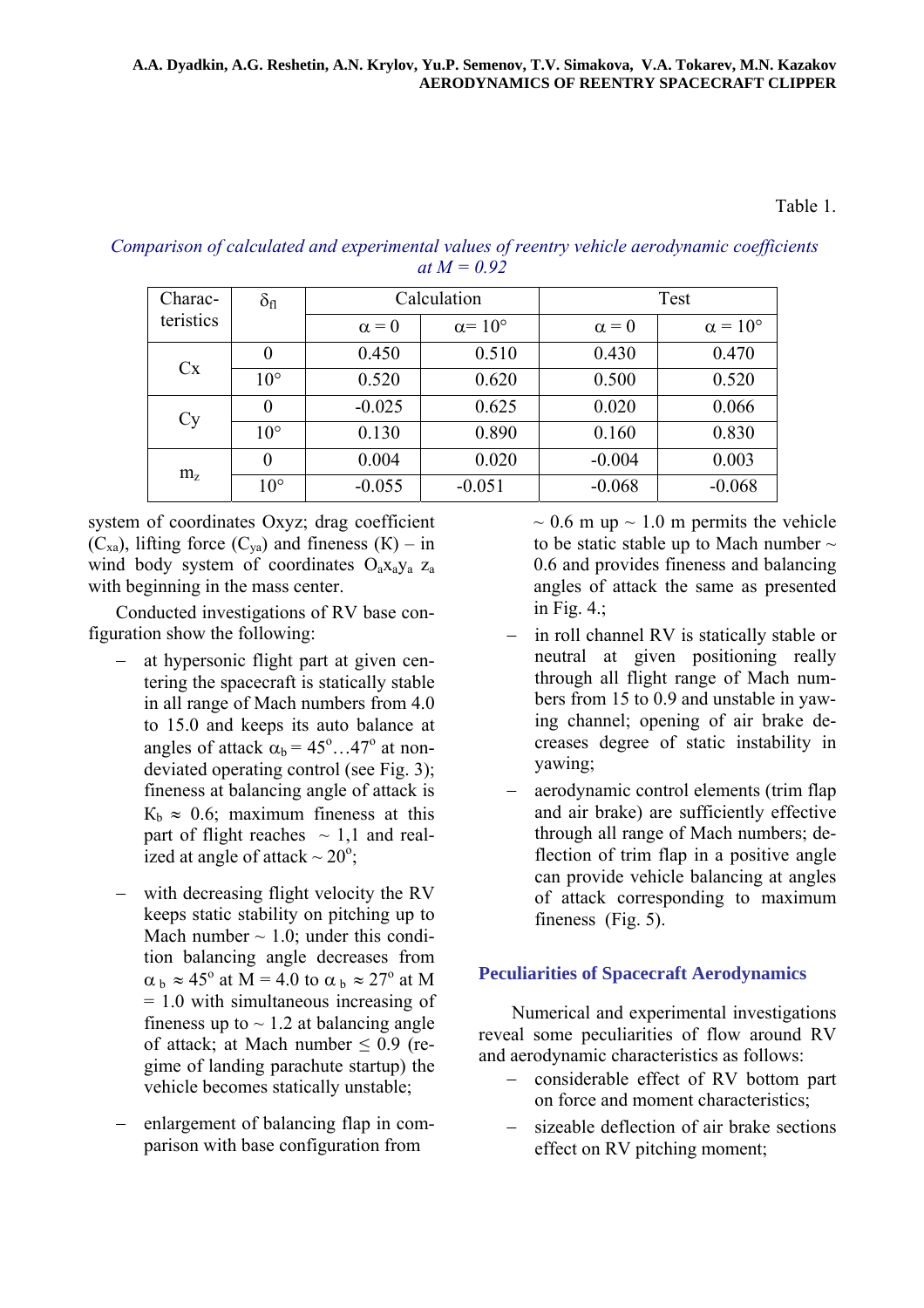

Fig. 5

− effect of bottom holder on model aerodynamic characteristics at subsonic and transonic velocities at testing in wind tunnels.

#### **Influence of Bottom Area on Spacecraft Aerodynamic Characteristics**

Some individual elements of assembling effect on RV aerodynamic characteristics have been analyzed using numerical calculations results.

Pressure distribution (see Figs.  $6 - 7$ ) along windward and leeward RV generating line in the symmetry plane as well as longitudinal and normal force distribution diagrams along the body at Mach number 0.92 show individual elements contribution to aerodynamic characteristics.

It is significant to note that pressure mo-

notonously decreases from nose part to bottom along lower surface of vehicle - it is typical for spherical surfaces, and pressure near the jogs of upper generating line varies stepwise that is typical for cylindrical bodies.

#### Table 2.

## *Components of RV longitudinal force coefficient*

| М    | $\alpha$     | $C_{\rm x}$ | $C_{xb}$ | $C_{xb}$ |  |
|------|--------------|-------------|----------|----------|--|
| 0.92 | 0            | 0.45        | 0.04     | 0.41     |  |
|      | $10^{\circ}$ | 0.51        | 0.042    | 0.468    |  |
|      | 0            | 0.4         | 0.325    | 0.075    |  |
| 4.0  | $20^{\circ}$ | 0.48        | 0.405    | 0.075    |  |
|      | $40^{\circ}$ | 0.62        | 0.54     | 0.08     |  |

Depression  $(C_p<0)$  realized near jogs of cone lee generating line at transonic velocities causes appearance of considerable normal forces in these zones. Depression in the bottom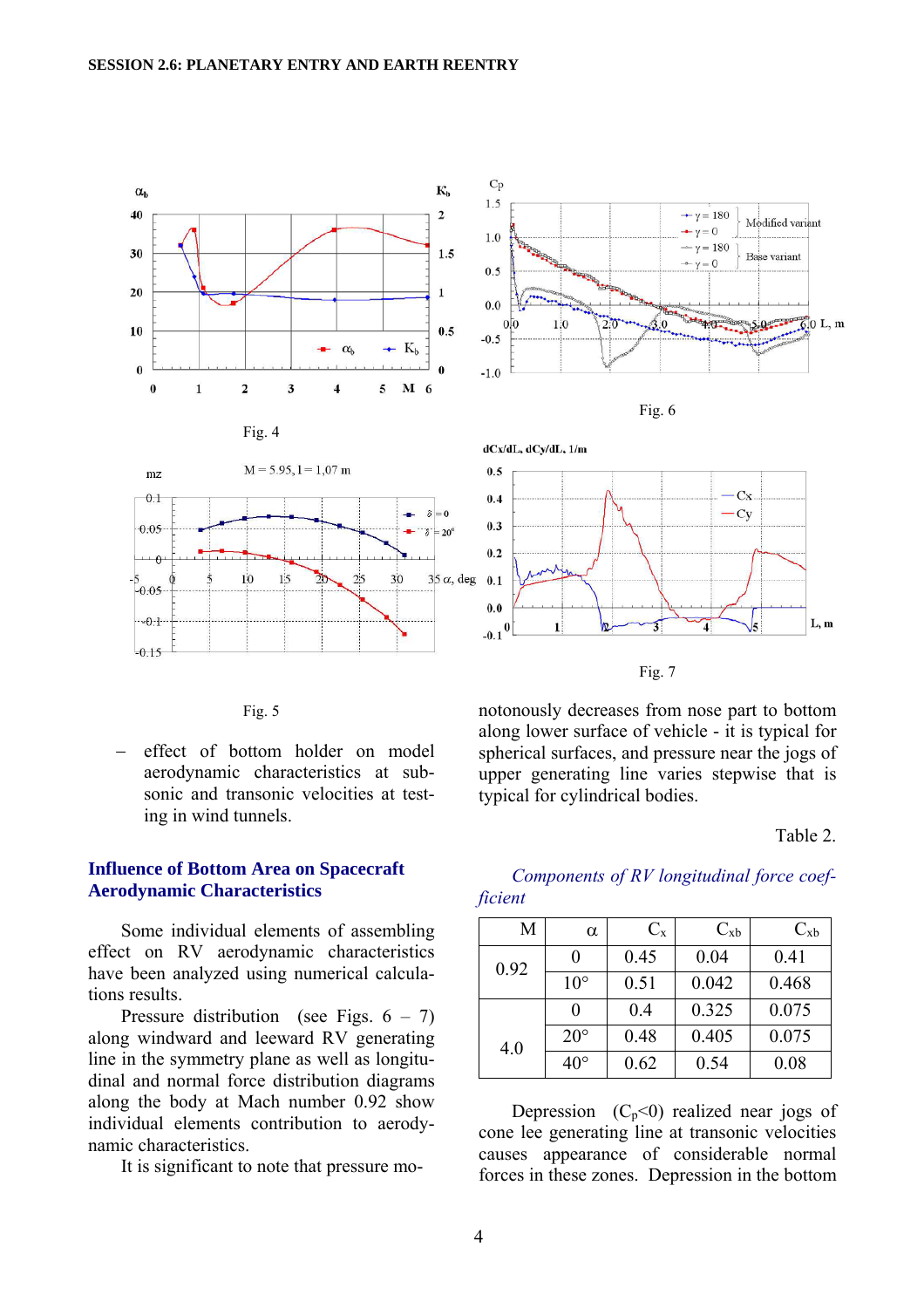part mainly determines total RV longitudinal force particularly at transonic flight velocities (Table 2).

To reduce bottom part effect on RV moment characteristics it was made spherical.

## **Influence of Air Brake Opening on Pitching**

Depression  $(C_p<0)$  realized near jogs of cone lee generating line at transonic velocities causes appearance of considerable normal forces in these zones. Depression in the bottom part mainly determines total RV longitudinal force particularly at transonic flight velocities (Table 2).

To reduce bottom part effect on RV moment characteristics it was made spherical.

One of most difficult problem is control elements cross effect on RV aerodynamic characteristics. In Clipper case considerable air brake opening influence on pitching moment was found on the base of experimental researches results. Increasing of opening angle  $\delta_{ab}$  leads to intensification of this dependence that causes decreasing of static stability margin or static instability increasing of vehicle within the investigated range Mach numbers (0.6…1.75). The experimental data of RV aerodynamic characteristics at  $M_{\infty} = 1.1$ and  $\delta_{ab} = 0.45^{\circ}$  is shown in Table 3.

Table 3.

*Air Brake influens on aerodimamics at*   $M\infty = 1.1$ 

| $\mathbf{O}_{ab}$ | $\cup_{\rm X}$ | $\cup_{\mathbf{v}}$ | $\rm C_{pb}$ | $m_{z}$ |  |
|-------------------|----------------|---------------------|--------------|---------|--|
|                   | 0.79           | 0.37                | $-0.43$      | 0.072   |  |
| $45^{\circ}$      | 0.98           | 0.32                | $-0.56$      | 0.079   |  |

As would be expected from common physical understanding air brake opening should lead to pitching moment decrease, in other words, to negative component  $\Delta m_z$  appearance due to aerodynamic forces acting on brake flaps and applied to RV below its center of mass. But they have observed opposite effect.

In order to explain the causes of such aerodynamic characteristics behavior the numerical calculations of flow around RV with air brake flap deviated or not have been conducted. The research allows finding the following:

- − longitudinal force component acting on air brake cause pitch moment component  $\Delta m_z \approx$  -0.008;
- − opening of air brake leads to change the flow pattern in vehicle bottom region that is connected with abrupt increasing of depression. This is confirmed by measurements of bottom pressure in model tests. At the same time buildup of vehicle longitudinal bottom force at  $\sim$ 20% leads to appearance of positive moment component ∆mz≈0.01, because the point of its application is higher than center of mass  $(y_r < 0)$ ;
- air brake opening produces pressure increasing at vehicle body side and upper surfaces in front of brake flap that leads to normal force decreasing and positive moment appearance component  $\Delta m_z \approx$  $0.02$ ;
- partly normal force decreasing at body is compensated for normal force increasing, acting on trim flap due to increasing of depression in bottom area and on upper flap surface. Increasing of depression at lee side of trim flap leads to appearance of negative pitch component ( $\Delta m_z \approx -0.012$ ) that partly compensates negative effect of increasing of longitudinal force and moment of normal force at a body.

## **Influence of Bottom Holder on Aerodynamic Characteristics at Model Tests**

Because of considerable flow influence in bottom area on aerodynamic characteristics  $(Cx_b \approx 0.8C_x)$  special investigations on analyzing influence of bottom holder used at model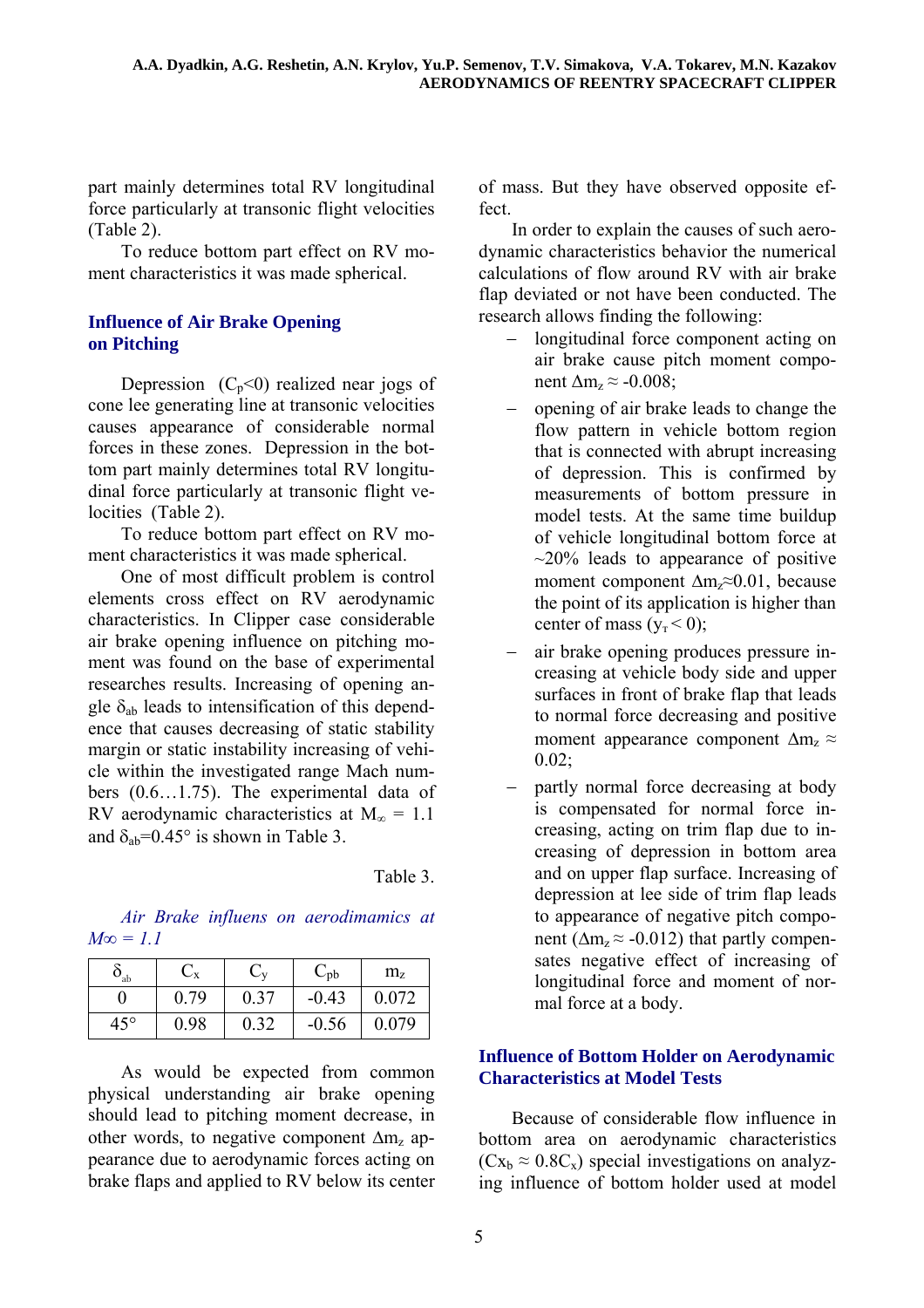tests in wind tunnel on obtained results have been carried out.

Holder diameter in accordance with the requirements of technical conditions on tests at wind tunnel was chosen equal to  $d/D \approx 0.3$ (here d – diameter of holder, D – diameter of cylindrical part of model body).

Calculations [4] of flow around the model with bottom holder and without it using software [1] at transonic flow regimes  $(M \sim 0.92)$ show the following:

- presence of bottom holder changes flow pattern in bottom area and distribution of pressure through bottom surface (Fig. 8);
- holder leads to decreasing of total longitudinal force coefficient by  $\sim$  $10 - 15\%$ ;
- − depression at a trim flap surface looking at bottom area and correspondingly normal force and hinge moment of flap are decreased;
- − holder weakly effects on pressure distribution along side RV surface.



|--|--|

So in spite of bottom holder dimensions meet the requirements of methodical recommendations  $(d/D < 0.3)$  its negative effect on determined RV aerodynamic characteristics is considerable particularly at transonic velocities. Downsizing holder relative diameter till 0.2 lowers effect a little but doesn't eliminate it. Therefore vehicle designers are facing with a difficult problem of scaling experimental researches results in wind tunnels of all basic aerodynamic characteristics  $(C_x, C_y, m_z, C_z)$  $m<sub>v</sub>$ ) and control elements efficiency to fullscale condition.

### **Influence of Shape of Spacecraft Individual Elements**

In this section the results of numerical investigation of some measures presented above on development of RV aerodynamic assembly base variant are analyzed. In particular the influence of a vehicle upper part shape (modified vehicle) and gas blowing effect into bottom area are analyzed.

Comparison of aerodynamic characteristics for base and modified variants is given in Table 4 at Mach numbers 0.92 and 4.0.

Modification of shape of upper part has a favorable impact on aerodynamic characteristics:  $C_x$  is decreasing,  $C_y$  and K are increasing,  $m<sub>z</sub>$  is going down. Appreciable minimums and maximums of  $C_p$  in distribution diagrams of pressure (see Fig. 6) disappear that leads to more favorable construction loading.

In order to reduce bottom resistance particularly for sub- and transonic flight velocities it is proposed to blow gas taken away from side surface of vehicle into its bottom area. For that intake devices in the form of flaps opened at fixed angle are installed at side surface of vehicle in its tail part (Fig. 9). Gasdynamic channels through which gas from side surface flows into bottom area are placed under the flaps. Numerical calculations show that in that case appreciable bottom pressure growth in comparison with base variant happens as well as vehicle longitudinal force decreases nearly by 9%. But decrease of total vehicle longitudinal force is no more than 5% due to additional resistance of flaps – intakes. Our efforts directed to intensification of positive effect of gas blowing into bottom area by means of increasing gas flow 2 times owing to upsizing flap dimension and gas dynamical channel don't lead to a positive result. Variant of intake device mounted flush on a side surface (without flaps -